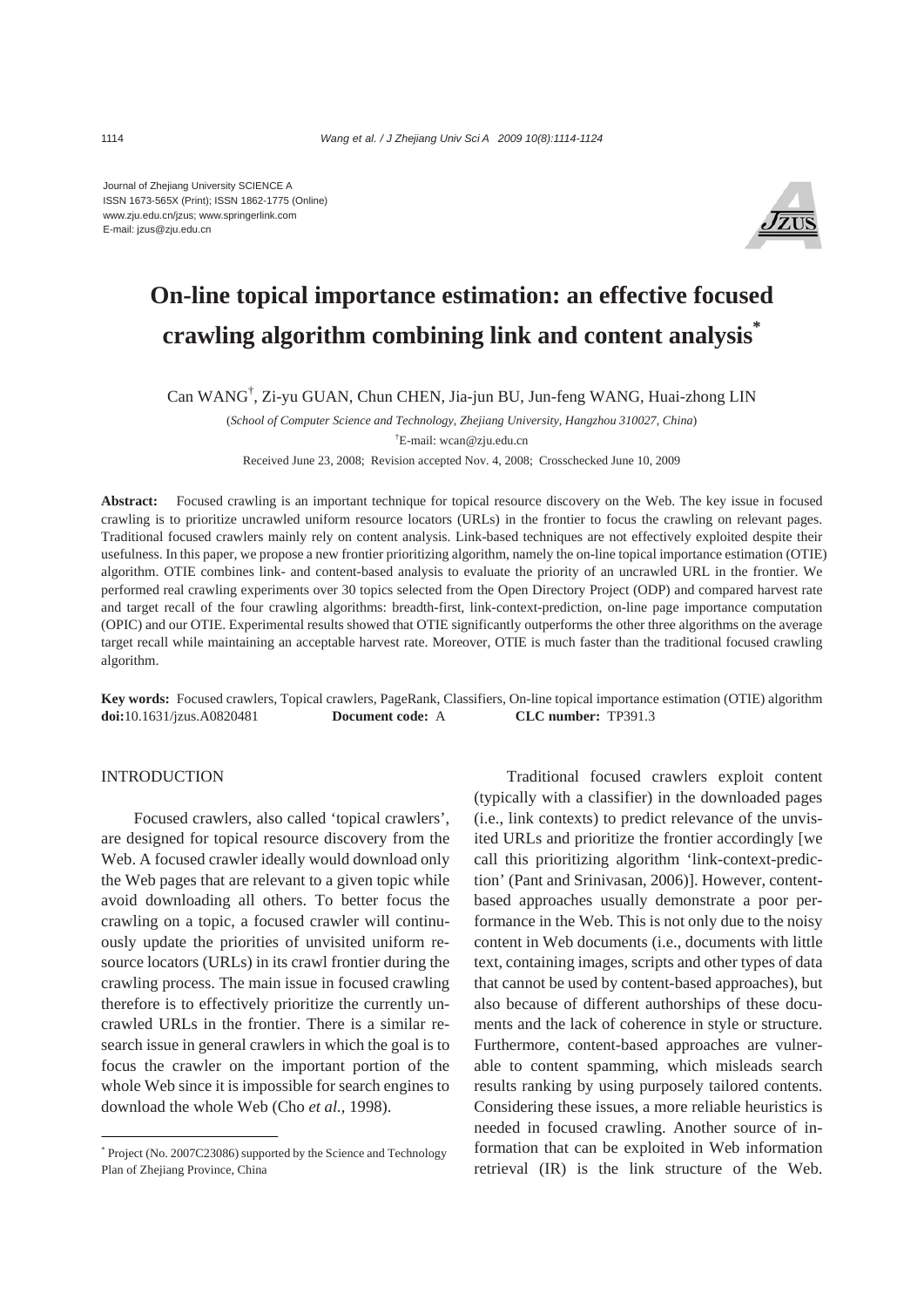Connectivity analysis of the Web is a well studied issue and several link-based metrics have been proposed (e.g., PageRank). These metrics measure the quality (or importance) of Web pages from different perspectives.

Our purpose is to assess the quality of uncrawled Web pages with respect to the concerned topic and to prioritize the frontier accordingly. This idea is supported by work in other research fields where link-based metrics in conjunction with content-based metrics were found to improve retrieval performance (Bharat and Henzinger, 1998; Silva *et al.*, 2000; Yang, 2001; Haveliwala, 2002; Calado *et al.*, 2003). However, these studies mainly focus on Web query results ranking or Web document classification. Web crawling, as a process of IR, has its particular constraints as summarized below:

(1) During the process of crawling, a crawler has only partial information of the Web. Unlike Web query results ranking and Web document classification, a crawler does not begin with a complete corpus, but a set of initial seed URLs. It is not until the end of the crawling process that the crawler has acquired knowledge of the complete graph.

(2) A crawler can follow only outward links of previously fetched pages to retrieve new pages. This means that a crawler can achieve only a local optimum by prioritizing the crawl frontier in each crawling iteration, while for the Web query results ranking a global optimal ranking of documents can be obtained in theory with all the information available.

(3) The on-line nature of crawling process poses a challenge to frontier prioritizing algorithms. Ideally, a focused crawler needs to reorder its frontier every time a page is fetched to select the most beneficial URL to crawl for the next iteration. If the time complexity of the prioritizing algorithm is high, the performance of the crawler will dramatically decrease. Scalability of the frontier prioritizing algorithm is therefore an important issue since a focused crawler will typically need to repeatedly rank a huge number of URLs during its crawling process.

Considering the above constraints, we propose a new frontier prioritizing algorithm named 'on-line topical importance estimation' (OTIE) based on our previous work in (Guan *et al.*, 2008). As a scalable algorithm, OTIE takes both link and content evidence into account. In particular, it propagates a topical quality score between Web pages via hyperlinks on the crawled pages and uses the accumulated topical quality scores to prioritize the crawl frontier. We perform real crawling experiments to show OTIE's advantages over traditional prioritizing algorithms.

## PREVIOUS WORKS

The concept of focused crawling was first introduced by Menczer (1997) and Chakrabarti *et al.* (1999). Chakrabarti *et al.*(1999) proposed a hierarchical topic taxonomy with training examples and trained a naive Bayes classifier on this taxonomy. During the crawling process, they used this classifier to compute the relevance score (its value in [0, 1]) of the currently fetched page to the topics selected by the user, and then assigned this score to the unfetched URLs extracted from this page as their ranking scores in the frontier. This is based on the assumption that relevant pages are likely to introduce other relevant pages (Davison, 2002).

Most focused crawling algorithms are variations of the best-first-search (BFS) algorithm in which the crawl frontier is maintained as a priority queue. Each URL in the frontier has an associated ranking score. Different best-first crawlers may be produced by varying the heuristics used to score the uncrawled URLs.

The naive best-first crawler (Menczer *et al.*, 2001) measures and applies the cosine similarity of a crawled page to a topic profile or a query to estimate the benefit of following the hyperlinks found on that page. Pant and Srinivasan (2005) investigated the use of machine learning algorithms in the naive best-first crawler to estimate the similarity of a crawled page to the topic. By comparing three types of classifiers naive Bayes, neural network, and support vector machine, they found that naive Bayes is a weak choice for guiding a focused crawler. In their following work (Pant and Srinivasan, 2006), they examined the effects of various definitions of link contexts on the crawling performance [the naive best-first crawler and the focused crawler in (Chakrabarti *et al.*, 1999) can be viewed as treating the entire page content as the context of the hyperlinks in the page].

Some complicated heuristics have been used to guide topical crawlers. The notion of context graph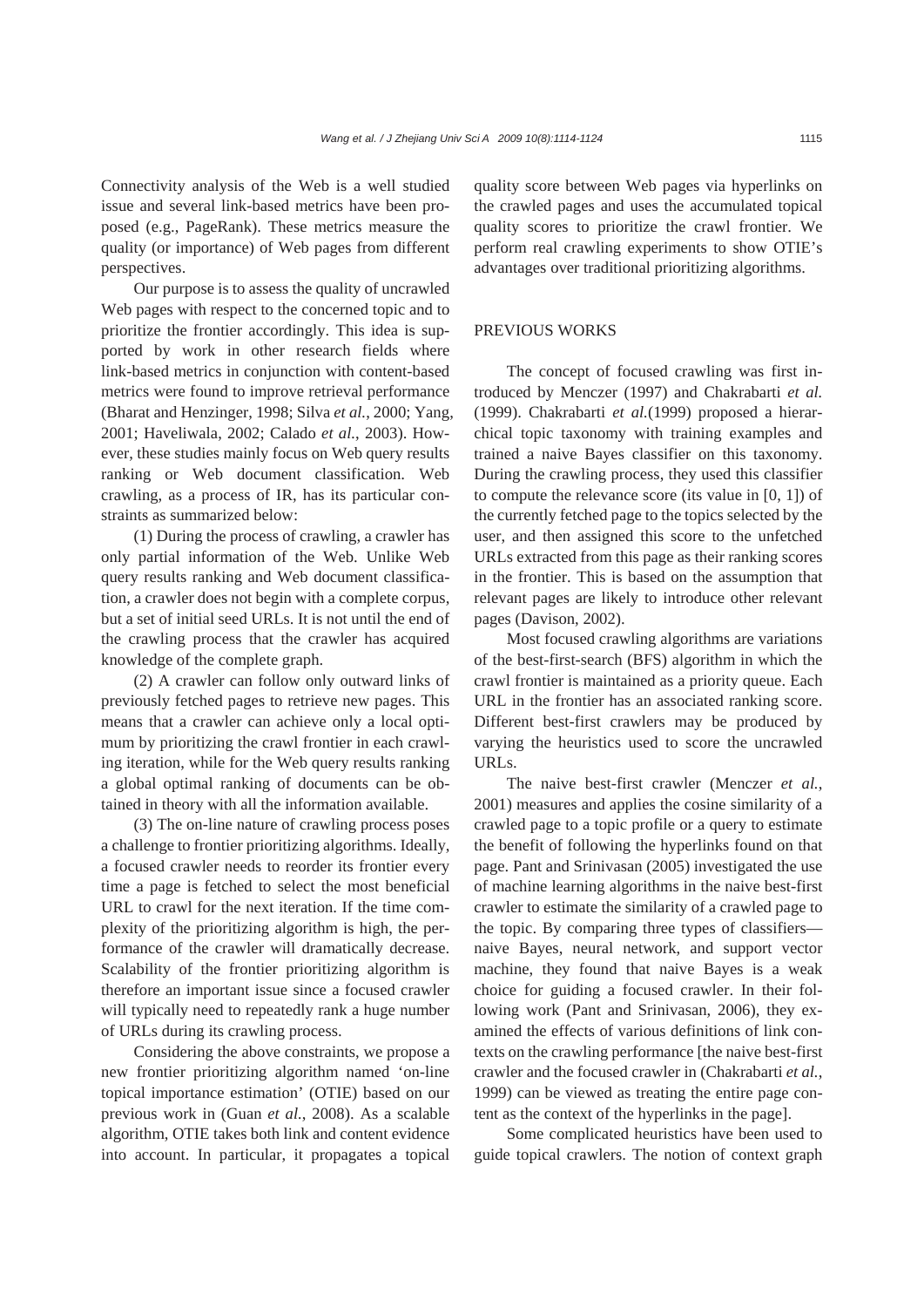was introduced by Diligenti *et al.*(2000), in which a link-based ontology is required in the training phase. Another similar method is to use reinforcement learning (Rennie and McCallum, 1999), where the crawler is trained using paths, leading to relevant goal pages. An intelligent crawler that can learn its way on-line into the topic defined by a user using arbitrary predicates was discussed in (Aggarwal *et al.*, 2001). User browsing patterns have also been exploited to guide focused crawlers (Aggarwal, 2002).

Cho *et al.*(1998) suggested using partial Page-Rank (i.e., PageRank computed on the Web graph that is seen so far by the crawler) to prioritize frontier. However, this strategy proved to perform poorly in focused crawling (Menczer *et al.*, 2001; Chau and Chen, 2003). This is because PageRank is a topic-free metric and some universally important pages will always gain high scores and mislead the crawler. Nevertheless, researchers were attempting to incorporate link-based analysis into focused crawling. In the well-known foundational work, Chakrabarti *et al.*(1999) incorporated periodical topic distillation into the crawling process which implements a modified version of Kleinberg's hyperlink-induced topic search (HITS) algorithm (Kleinberg, 1998) to identify good hub pages. These hubs were then revisited and the priorities of the unvisited URLs cited by them were raised. Chau and Chen (2003) modeled the Web graph as a neural network and incorporated a spreading-activation algorithm to compute the weight value for each node. The link weight of a link pointing from page *i* to page *j* was set to the relevance of page *j* to the target topic inferred from clues in page *i*. Almpanidis *et al.*(2005) modified the latent semantic indexing (LSI) technique by incorporating link information into the term by a document matrix. They employed cosine similarity between the projected topic vector and projected vectors of unvisited pages to prioritize these pages. Jamali *et al.*(2006) maintained a set called 'seed pages' in crawling. Fetched pages were ranked according to their connectivity with the seed pages and also their similarities to the topic. At the end of each crawling loop the fetched page with the highest score was added as a seed page and hyperlinks within it were scheduled in the next loop.

However, the hybrid methods discussed above have one common problem. That is, they all need to

maintain some form of data structure of the Web graph crawled so far and to apply the heuristic algorithm periodically to the data structure. As the crawling proceeds, the Web graph visited will grow continuously and so will the time needed to execute the algorithm and the memory needed to store the Web graph, which hinders the scalability of the crawler.

In OTIE, the prioritizing algorithm is naturally incorporated into the crawling process by computing the hybrid ranking scores in an on-line fashion and requires no storage of linkage information. Compared with the previous hybrid methods, less time and storage are needed in OTIE, making the crawling process highly efficient and scalable.

## LINK- AND CONTENT-BASED ANALYSIS

The OTIE algorithm features a combination of link- and content-based analysis to effectively guide focused crawling. However, due to the three constraints previously mentioned, link-based techniques are difficult to be incorporated into focused crawlers although their value in Web IR is well recognized (Bharat and Henzinger, 1998; Silva *et al.*, 2000; Yang, 2001; Haveliwala, 2002; Calado *et al.*, 2003). The OPIC algorithm (Abiteboul *et al.*, 2003) that performs on-line computation of PageRank gave us the inspiration to incorporate content- and link-based analysis into focused crawling. To better explain the design of the OTIE crawler, we briefly review PageRank and OPIC, together with a discussion on the techniques used for content analysis.

## **Page importance metric: PageRank**

The PageRank algorithm discussed in (Page *et al.*, 1998) uses the link structure of the Web to compute a rank vector, which gives a priori importance estimates to all of the pages on the Web. The rank vector is computed once, off-line, and is independent of the content of Web pages. The basic idea behind PageRank is that if page *i* has a link to page *j*, then the author of page *i* implicitly confers some prestige to page *j*. The importance of a page is defined recursively as the weighted sum of the importance of the pages pointing to it. The process of computation of PageRank scores can be expressed in terms of matrix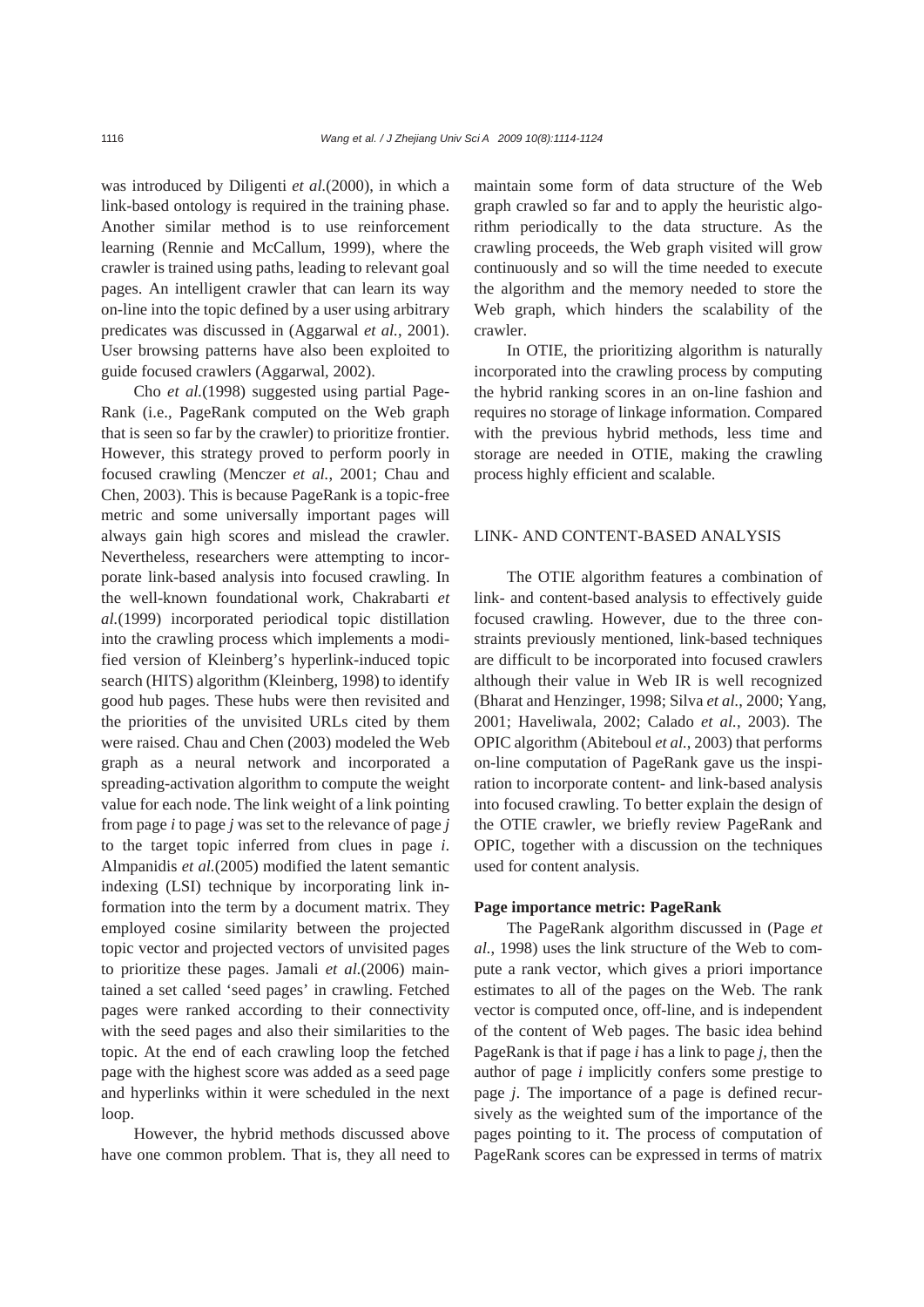eigenvector calculation. Let *r* denote the PageRank vector,  $O_p$  the set of pages corresponding to out-links of page *p*, *A* the adjacency matrix of the directed graph *G* of the Web, and *M* a variation of *A* in which the *i*th row vector is equal to the *i*th row vector in *A* divided by  $|O_i|$ .  $r^*$  is the solution to

$$
r = \frac{M^{T} \times r}{\left\| M^{T} \times r \right\|_{1}}.
$$
 (1)

 $M<sup>T</sup>$  can be viewed as the stochastic transition matrix over  $G$  and  $r^*$  as the stationary probability distribution over pages induced by a random walk on the Web. However, the convergence of PageRank computation is guaranteed only if *G* is strongly connected and is aperiodic. The latter condition is practically satisfied in the Web graph, while the former can be satisfied by adding a 'small' edge of weight *α*/*N* between every pair of nodes in the graph, where *N* is the number of Web pages and  $\alpha$  is a damping factor indicating the probability that a surfer will continue on clicking on a hyperlink in the page (Haveliwala, 2002). Therefore, the real matrix used in the computation of PageRank is

$$
\boldsymbol{M}' = (1 - \alpha)\boldsymbol{M} + \alpha[1/N]_{N \times N}.
$$
 (2)

PageRank is a global, static measure of quality of a Web page and claims applications in global-scale search engines.

#### **OPIC**

Abiteboul *et al.*(2003) proposed an algorithm called OPIC (on-line page importance computation), which computes PageRank in an on-line fashion and requires fewer resources. The algorithm maintains only two values, cash and history, for each page. Initially, the total amount of cash is evenly distributed to each page. While the algorithm runs, the cash variable of a page records the sum of cash obtained by the page since the last time it was crawled, and the history variable of a page records the sum of cash obtained by the page since the start of the algorithm until the last time it was crawled. The algorithm continuously selects pages to process. When a page is selected, its cash is distributed equally among the pages it points to, added to its history, and then reset to 0. To estimate PageRank scores, Abiteboul *et al.* 

(2003) defined a vector variable  $x_t$  in the scene of the end of the *t*th iteration of the algorithm as follows:

$$
x_{i} = \frac{\boldsymbol{h}_{i}}{\left\|\boldsymbol{h}_{i}\right\|_{1}},\tag{3}
$$

where  $h_t$  is the vector of history of all pages at the end of the *t*th iteration. It can be proved that  $x_t$  converges to the real PageRank vector as *t* goes to infinity. To guarantee convergence, a virtual page is introduced to point to and get pointed to by all other pages.

The algorithm does not impose any requirement on the order in which the pages are visited, as long as each page is visited infinitely often. Abiteboul *et al.*  (2003) evaluated three page selection strategies random, greedy, and cycle—with regard to their impact on the converging speed of the algorithm. The random strategy chooses the next page to crawl randomly, while the greedy strategy chooses the next page with the highest cash, and the cycle strategy selects pages in a fixed order and cycles around. By conducting experiments with a synthetic graph they found the greedy strategy to be the best among the three strategies with respect to the converging speed of the algorithm.

Abiteboul *et al.*(2003) also considered the situations where the graph is changing and proposed an adaptive version of OPIC that stays close to the changing PageRank scores. Interested readers are referred to (Abiteboul *et al.*, 2003) for details.

## **Techniques for content analysis**

We use the well-known vector space model (VSM) to represent a Web page *p* as an *n*-dimensional vector  $\mathbf{x}_p = [w_{1p}, w_{2p}, \dots, w_{np}]$ , where *n* is the number of terms in the vocabulary, and  $w_{in}$  is the weight of term *i* in page *p*. Term frequency - inverse document frequency (TF-IDF) is a common method for weighting terms in a document:

$$
w_{ip} = f_{ip} \times \ln(|E| / f_{di}), \tag{4}
$$

where  $f_{in}$  is the frequency of term *i* in page  $p$ ,  $E$  is the set of documents, and  $f_{di}$  (document frequency, or DF) is the number of the pages in *E* that contain the term *i*.

For our experiments, topics are obtained from the Open Directory Project (ODP) (http://www.dmoz. org) and classifiers are used for content analysis. The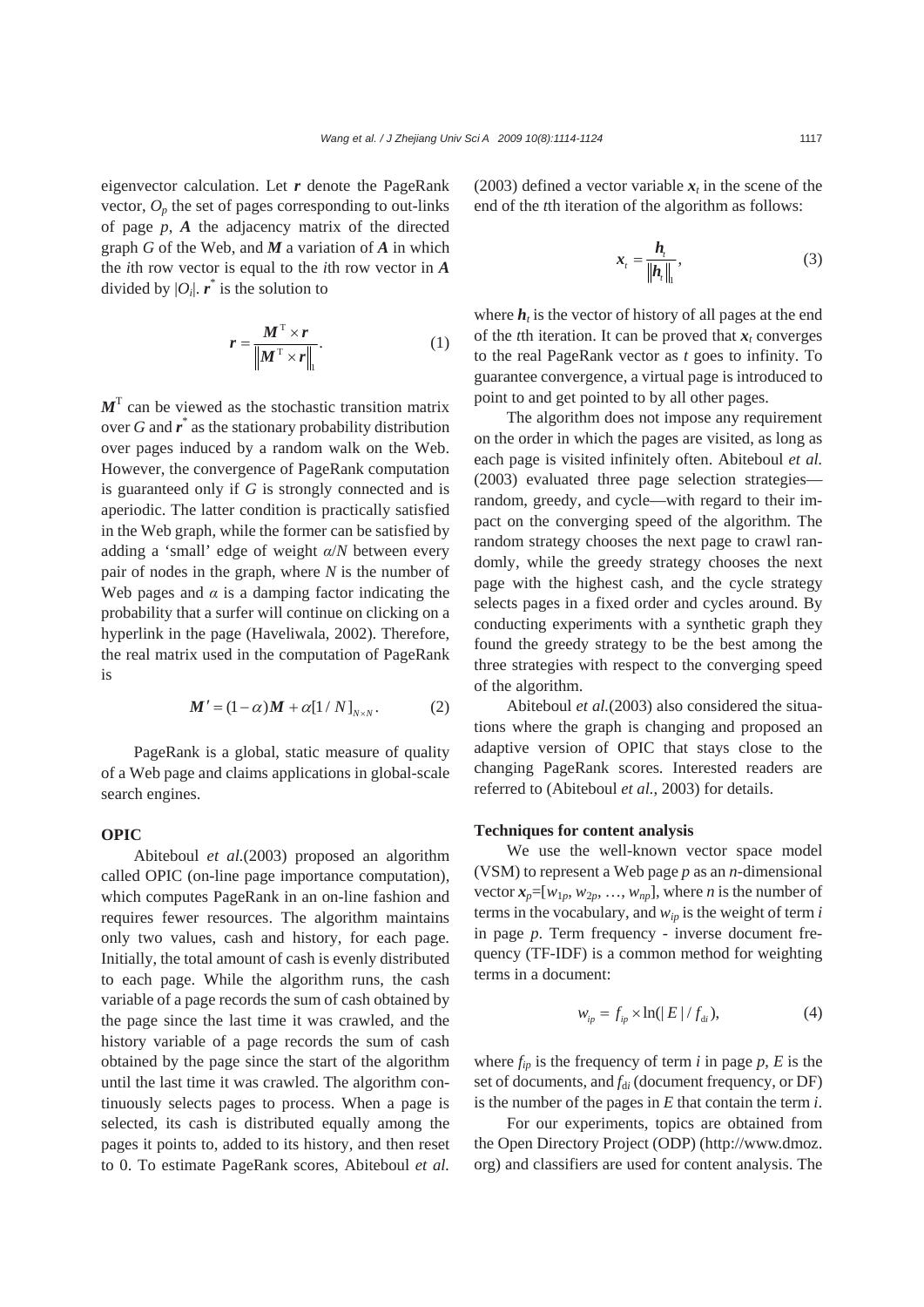training data are obtained from Web pages corresponding to the URLs that belong to the selected topics in ODP. For each topic, positive examples are Web pages of this topic, and negative examples are randomly selected Web pages from other selected topics. The number of negative examples is always twice the number of positive examples. After HTML tags are removed, examples are represented in TF-IDF vector space using standard text processing techniques (tokenization, stop words removal, stemming, etc.). Firstly, the training set is generated by randomly selecting a predefined number of pages from the positive examples and twice the number from negative examples. Other examples are kept for testing the trained classifiers. Then we derive the vocabulary *V* for the topic from the training set. We apply the  $\chi^2$ -test feature selection method to *V*. With the vocabulary, we then can represent all the examples (and arbitrary text content) as TF-IDF vectors using Eq.(4), where the document collection  $E$  is the training set.

The converted examples are then used to train and test classifiers, of which three types are used: support vector machine (SVM), naive Bayes (NB) and neural network (NN). We use the SVM classifier to estimate the conditional probability  $Pr(\text{class}=+1|\mathbf{x}_i)$ for page *i* (also text snippets around hyperlinks) as its similarity estimation, and use all the three classifiers to classify Web pages. Parameters with which these classifiers (and some other parameters mentioned above) are trained are later illustrated in the EX-PERIMENTS AND RESULTS section. Due to limited space we refer readers to (Jain *et al.*, 1996; Elkan, 1997; Burges, 1998) for details on the classifiers.

## **OTIE**

In this section, we first briefly outline the architecture of our focused crawler and then explain the design of the OTIE algorithm in detail.

## **Crawler architecture**

We implement our focused crawler based on a general-purpose crawler used by an open source search engine named Nutch (http://lucene.apache.org/ nutch/). The system is designed so that any specific prioritizing algorithm can be easily plugged into the system through a standard interface. Fig.1 illustrates

the architecture of the focused crawler. The topic repository contains topic-specific resources, including seed URLs to initiate a crawl and examples for training classifiers. The crawl DB stores all the URLs the crawler has seen so far, including URLs in the crawl frontier and URLs of the downloaded pages. The page repository contains all the downloaded pages. In each iteration of the crawling loop, a list of URLs to be fetched (URL fetch-list) is generated from the crawl frontier according to their ranking scores. The URL fetch-list is a fixed-length queue-like data structure shared by all worker threads, which are responsible for fetching, parsing and storing Web pages. Worker threads are also responsible for scoring unvisited URLs found on the downloaded pages. At the end of each iteration, all out-links extracted from the downloaded pages are merged into the crawl DB (in OTIE, scores of duplicate URLs are accumulated while in link-context-prediction a lower score is overwritten by a higher one). Our focused crawler implements a best-*N*-first crawler, which generally outperforms a strict best-first crawler (Pant *et al.*, 2002). Here *N* is the length of the URL fetch-list. The crawling process continues until a sufficient number of pages are fetched or there is no unvisited URL. In practice, a focused crawler usually stops when a threshold of crawled pages is reached. The URLs with low ranking scores will never be crawled since they always stay at the tail of the crawl frontier. A poor ranking algorithm may keep good URLs at the tail of the crawl frontier, leaving important pages uncrawled.



**Fig.1 Architecture of our focused crawler** 

#### **Design of the OTIE algorithm**

The OTIE frontier prioritizing algorithm used in our focused crawler is inspired from the OPIC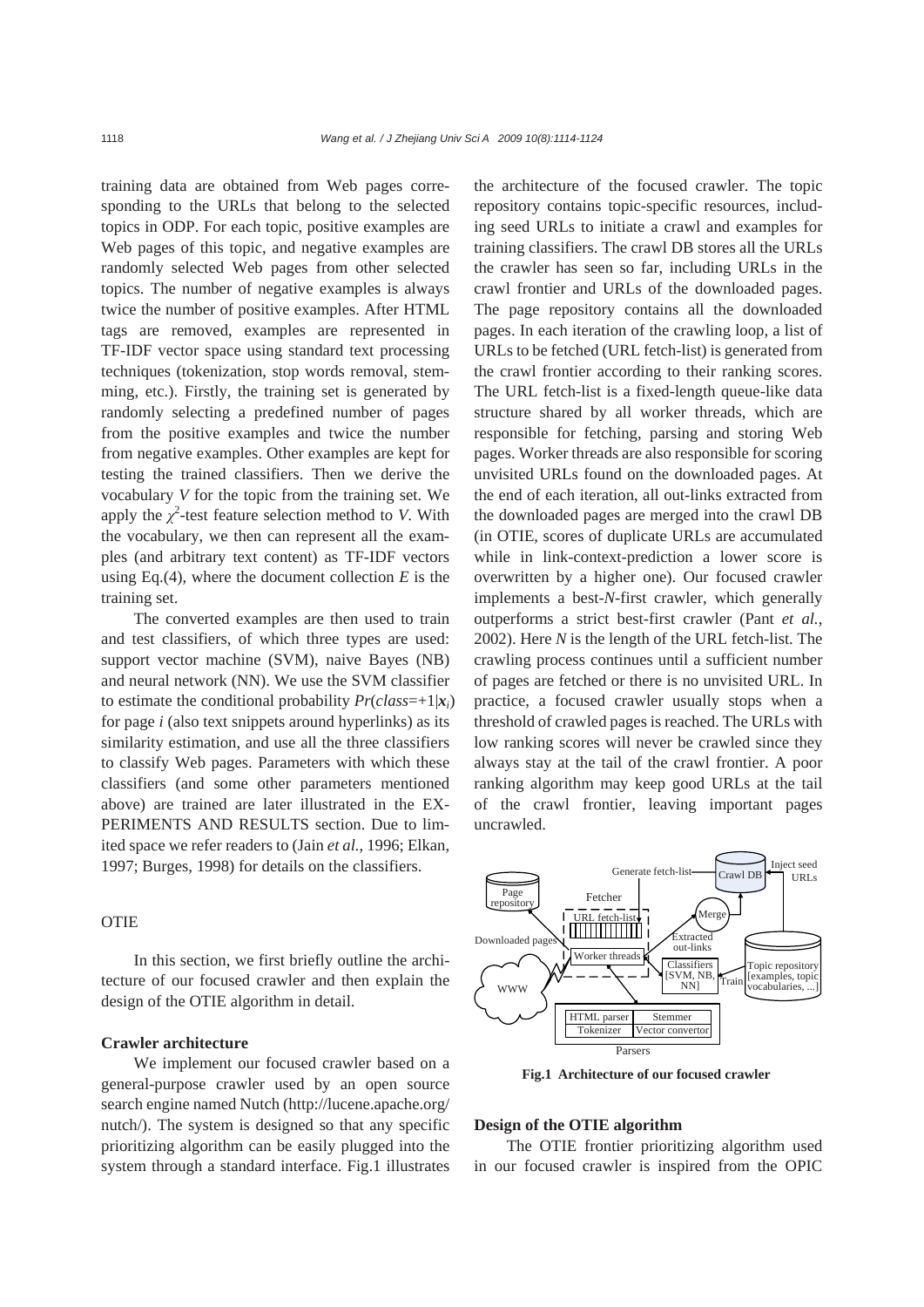algorithm. Like in OPIC, we transfer 'cash' (i.e., importance) among pages in OTIE. Since pure link-based methods prove to perform poorly in focused crawling (Menczer *et al.*, 2001; Chau and Chen, 2003), we bias the cash distribution in OTIE to favor on-topic pages and to suppress off-topic pages. Let  $O_p$ denote the set of pages that page *p* points to. When a page *i* is crawled, we distribute its cash in accordance with the similarity scores of the pages in  $O_i$  with respect to the concerned topic; that is to say, the cash that page  $j$  in  $O_i$  gains from page  $i$  is proportional to its similarity to the topic:

$$
\forall j \in O_i, cash\_gain(j,i) = \frac{sim(j,t)}{\sum_{u \in O_i} sim(u,t)} \times cash[i], \quad (5)
$$

where *cash\_gain*(*j*, *i*) represents the amount of cash that page  $j$  gains from page  $i$ ,  $\text{sim}(j, t)$  represents the similarity of page *j* to topic *t*, and *cash*[*i*] denotes the amount of cash possessed by page *i* when it is being crawled.

Intuitively, biasing is meaningful. Biasing the distribution of cash means that the universally popular but irrelevant pages may receive relatively little cash, while the pages that are both important and relevant can be greatly rewarded. This would prevent the focused crawler from drifting away from the topic, and encourage it to download first the important pages as concerned with the topic.

Nevertheless, when the context is Web crawling, things become a little complicated. This is because we cannot foresee the content of uncrawled pages and consequently are not able to evaluate their similarities to the topic. This is also the main problem in traditional context-based focused crawlers. So, for an uncrawled page *j*, we substitute predicted similarities deduced from the link contexts in parent pages for the real similarity *sim*(*j*, *t*), yielding the following formula:

$$
\forall j \in O_i, cash\_gain(j,i) = \frac{sim'(j,t)}{\sum_{u \in O_i} sim'(u,t)} \times cash[i], (6)
$$

where the similarity function  $\sin'(i, t)$  is defined as

$$
sim'(j,t) = \begin{cases} sim(j,t), & j \in S_{\text{fetched}}, \\ predicted\_sim(j,t), & j \in S_{\text{unfetched}}. \end{cases}
$$
 (7)

Here *predicted\_sim* $(i, t)$  is the similarity of page *j*'s link context in the currently crawled page to topic *t*. *S*fetched denotes the set of pages that the crawler has downloaded, while S<sub>unfetched</sub> represents the set of uncrawled pages in the frontier.

Interestingly, OTIE is more vulnerable to noisy link context than traditional focused crawlers that solely rely on link context to guide focused crawling. This is because child pages inherit cash from their parent pages and if an irrelevant page gains more cash, the whole sub-tree rooted at that page will be influenced. Preliminary experiments confirm our analysis: the crawler is still likely to be trapped in irrelevant areas of the Web graph.

To remedy this problem, we introduce a revision phase into the algorithm: when a page is crawled, the cash value is revised according to the following formula before distributing the cash:

$$
\Delta cash = cash \times \max(-1, a(2r - 1)^d),
$$
 (8)

where  $r$  is the relevance score of the currently crawled page with respect to the topic; *a*, *d* are parameters satisfying constraints:  $a > 0$ ,  $d \in \{d | d > 0 \text{ and } x^d \text{ is an odd} \}$ function}. Because  $r$  is in range  $[0, 1]$ , the second argument of function max() is in range [−*a*, *a*]. Using this formula, pages with low similarities to the topic  $(i.e., r<0.5)$  are punished by reducing their cash, while pages with high similarities (i.e., *r*>0.5) are rewarded by increasing their cash. Reduction is bounded by cash to make sure that cash is always non-negative. Parameter *d* controls the flatness of the curve of function  $a(2r-1)^d$  when *r* is near 0.5. Increasing *d* reduces the impact of revision on all values of *r* except in the extreme cases (when  $r=0$  or  $r=1$ ) and setting *d* to values above 1 makes revision relatively focusing on the pages that are particularly relevant or irrelevant. This is what we want because we do not intend to abruptly change the cash values of ambiguous pages. Parameter *a* controls the absolute degree to which cash is altered. By introducing the revision phase, however, the total amount of cash becomes a variable. Because our aim is not to estimate topical PageRank scores of pages, but to effectively guide focused crawlers, this is not a big problem.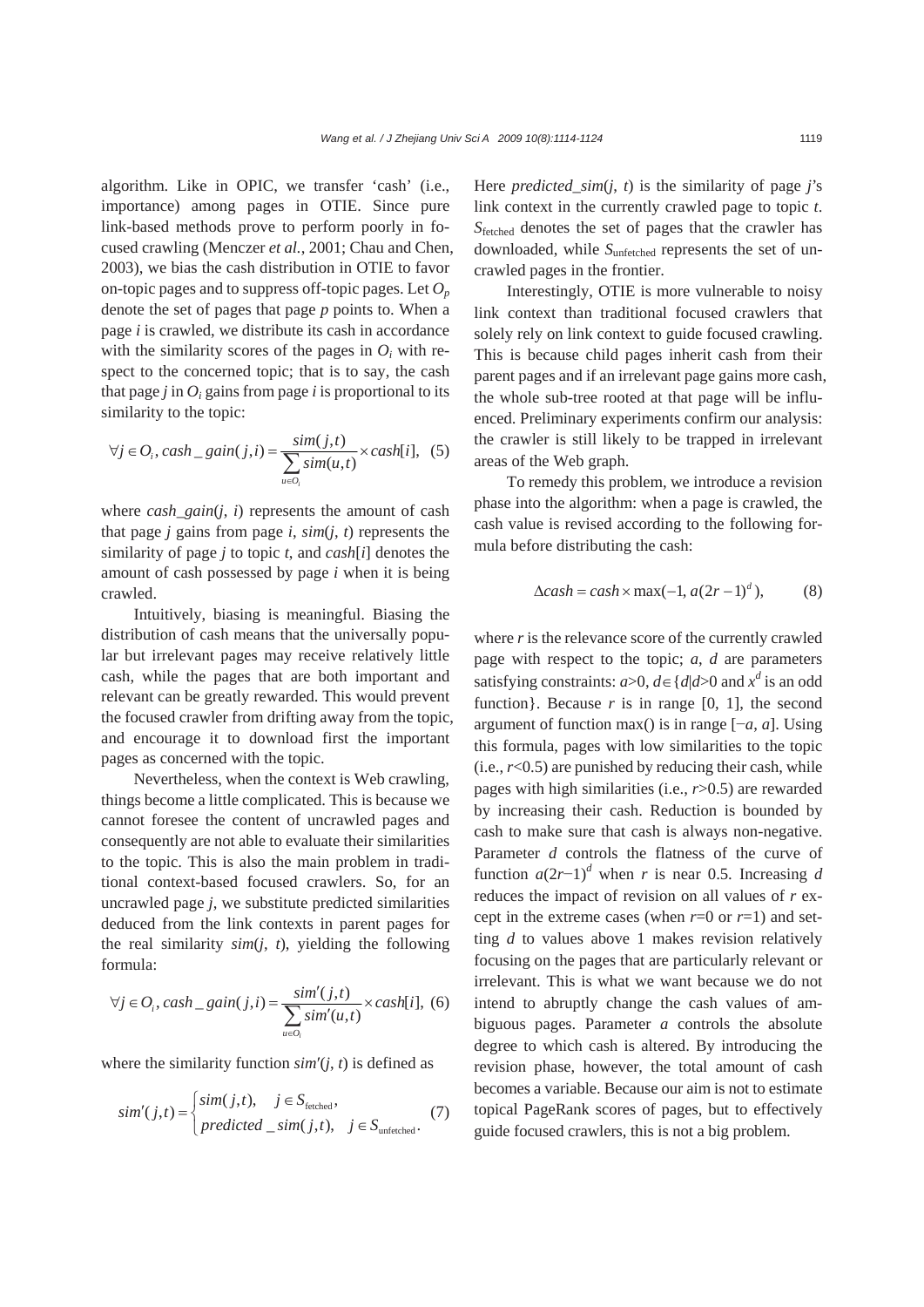## **Algorithm 1** OTIE prioritizing algorithm  $OTIE()$

1 Inject seed URLs into *frontier*, with cash distributed evenly; 2 while (*frontier* is not empty and *fetched*<*MAX\_PAGES*)

- 3 *fetch\_list*=URLs in *frontier* with the highest priorities;
- 4 if (the periodical condition is satisfied)
- 5 Add the fetched URL with the highest cash into *fetch\_list*; 6 endif
- 7 Download URLs in *fetch\_list*;
- 8 foreach  $(p_i$  in successfully downloaded pages)
- 9 Revise *pi*'s cash using Eq.(8);
- 10 foreach  $(p_i)$  linked to by  $p_i$ )
- 11  $\text{cash}[p_j] = \text{cash}[p_j] + \text{cash\_gain}(p_j, p_i);$
- 12 endfor
- 13 *cash*[*pi*]=0.
- 14 endfor
- 15 endwhile

As shown in Algorithm 1, the OTIE algorithm goes as follows: initially, the total amount of cash is equally distributed among the set of seed pages (line 1). Afterward in crawling, when a page is crawled, its cash is revised according to Eq.(8) (line 9), and then according to Eq.(6), distributed among pages corresponding to the hyperlinks found on that page (lines 10 and 11). The priority of an uncrawled page is the amount of cash it possesses. Periodically, the previously fetched page with the highest cash is recrawled to distribute its cash (lines 4 and 5). The crawling process continues until a sufficient number of pages are fetched or there is no unvisited URL.

## EXPERIMENTS AND RESULTS

#### **Topic selection**

We followed similar rules to that proposed in (Srinivasan *et al.*, 2005) to derive topics from ODP. Specifically, we selected topics at the same *TOPIC\_ LEVEL*, which is defined as the distance from the root of the concept hierarchy to the node describing the topic. Srinivasan *et al.*(2005) suggested building topics from sub-trees of a given maximum depth (*MAX\_DEPTH*) whose roots are the nodes corresponding to those topics, respectively. In our experiments we chose topics at a high *TOPIC\_ LEVEL* (i.e., topics far from the root of the concept hierarchy) and did not impose the *MAX\_DEPTH* constraint on the sub-tree for a topic. The reason is that, topics in the concept sub-tree rooted at a specific topic node tend to be conceptually clustered and thus can be

treated as a whole to represent the root topic. Furthermore, the more specific the topics, the fewer the external links (from now on referred to as resource links of the topic) in the concept sub-trees that get rooted at these topics; thus, if restricting the depth of sub-trees we would obtain an insufficient number of external links.

The process used to extract topics from ODP is presented as follows:

(1) Download the resource description framework (RDF) format files containing concept hierarchy information (structure file) and information about each topic (content file) from the ODP Web sites.

(2) From the structure file randomly select 30 topics at *TOPIC\_LEVEL*=3 (regard 'TOP' as *TOPIC\_ LEVEL*=0). Topics under the general topics of Regional, Kids and Teens, World and Adults are excluded. This avoids many semantically similar topics, as well as pages with non-English content. We also filtered out topics with fewer resource links than those required by the training set. Two other constraints were imposed on the random selection process: no two selected topics have the same parent topic and no four selected topics have the same grandparent. The former constraint further avoids semantically similar topics, while the latter makes the selected topics diverse.

(3) For each selected topic extract its resource links from the content file to form the relevant set for that topic. The relevant set was divided into two random disjoint subsets. The first set, called 'seed set', was used to initiate the crawl; the second one, called 'target set', was used to evaluate crawlers. The seed set contained 10 URLs and relevant sets were also used to generate training sets and test sets for topics.

Table 1 shows two selected sample topics and their corresponding seed sets and target sets.

## **Algorithms to be evaluated**

Real crawling experiments were conducted over the 30 topics selected from ODP. We evaluated four different prioritizing algorithms: breadth-first, linkcontext-prediction, OPIC (greedy strategy), and OTIE. Breadth-first was used as a baseline, since it makes no use of any knowledge about the topic. Its performance was expected to provide a lower bound for any intelligent focused crawling algorithms. The other three algorithms can be viewed as variations of the best-*N*-first-search (BNFS) algorithm. Here we set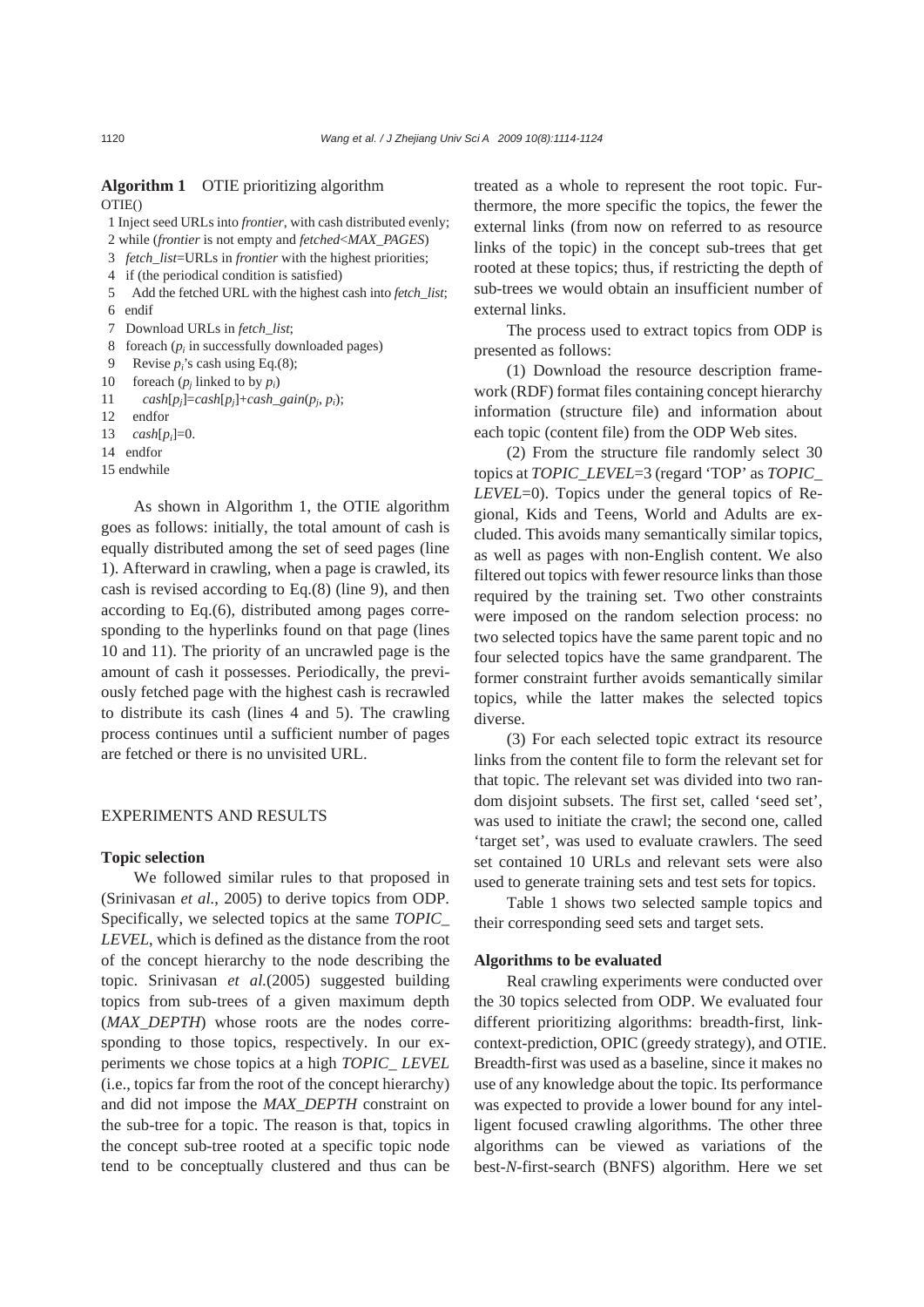| ODP topic        | Seed set                                      | Target set                          |
|------------------|-----------------------------------------------|-------------------------------------|
| Top/Health/Home  | http://familychoicehc.com/                    | http://www.partoflife.com/          |
| Health/Home_Care | http://www.advantage-nursing.com/             | http://www.nyshcp.org/              |
|                  | http://qualitycares.com/                      | http://www.kshomecare.org/          |
|                  | http://www.willcare.com/                      | http://www.hcaoa.org/               |
|                  | http://www.bloodtest.ca/                      | http://www.rcss.org.uk/             |
|                  | http://members.aol.com/toyhorse50/            | http://www.forestcomputer.com/kk/   |
|                  | http://www.optionsforcare.com/                | http://www.zoehomecare.com/         |
|                  | http://www.companionconnectionseniorcare.com/ | http://www.healingpalmskauai.com    |
|                  | http://www.caringroad.org/index.cgi           | http://www.caregiver.ca/            |
|                  | http://www.northwesthealthcare.com/           | .                                   |
| Top/Shopping/    | http://www.tobaccostation.com.au/             | http://www.abccigar.com/            |
| Tobacco/Cigars   | http://www.cigarfactoryneworleans.com/        | http://www.barlowscigars.com/       |
|                  | http://www.cigarworld.org/                    | http://www.cigar-connoisseur.co.uk/ |
|                  | http://www.littlehavanatrading.com/           | http://www.abnersworld.com/         |
|                  | http://www.cigarsofcuba.co.uk/                | http://www.blackcatcigars.com/      |
|                  | http://www.nickscigarworld.net/               | http://www.cigarstudio.com/         |
|                  | http://www.bestvaluecigars.com/               | http://www.avilacigars.com/         |
|                  | http://www.heirloomhumidors.com/              | http://www.epuff.com/               |
|                  | http://www.aficionadocigar.com/               | http://www.neptunecigar.com/        |
|                  | http://www.cigars.com/                        | .                                   |

**Table 1 Sample topics and their corresponding seed sets and target sets** 

the parameter *N* to 50. For link-context-prediction, we adopted a hybrid definition of link context, which showed good performance in the context of focused crawling (Pant and Srinivasan, 2006):

```
score = \beta \times page score + (1 - \beta) \times context score, (9)
```
where *page* score is the relevance score of the entire page content, *context\_score* is the relevance score of a text window around a hyperlink on that page, and *β* is the relative weight assigned to *page\_score*. We set *β*=0.25 and text window size *T*=20 words (including the anchor text). An OPIC-driven crawler was evaluated to confirm that 'biasing' leads to a significant performance improvement. Finally, when predicting the relevance score of an uncrawled page in OTIE, Eq.(9) was used again and the parameters remain the same as in link-context-prediction.

## **Metrics and settings**

As we could not get the whole Web labeled regarding a topic, we used two surrogate metrics, i.e., harvest rate (Pant and Srinivasan, 2005; 2006) and target recall (Pant and Srinivasan, 2005; 2006; Srinivasan *et al.*, 2005), to approximate the two standard IR evaluation metrics, precision and recall, respectively. Harvest rate is defined as the fraction of crawled pages that are judged to be relevant. As human efforts are prohibitively large for judging a large number of Web pages, we depend on the three classifiers to make relevance judgment. A crawled page is considered to be relevant if at least two of the classifiers judge it to be relevant. Target recall is essentially the recall of the target set. Because URLs in target sets are manually collected and distilled by the ODP editors, to some degree they can be regarded as high quality resources for corresponding topics and then target recall as a metric indicating the ability of focused crawling algorithms in harvesting high quality topical Web pages.

We put an emphasis on the target recall metric in this study for the following two reasons: first, harvesting Web pages that are both of high quality and topically relevant is more important than just harvesting literally relevant ones for many topical resource discovery applications (Tang *et al.*, 2005); second, the target recall is to some degree a more reliable indicator than the harvest rate in that the classifiers used in measuring the harvest rate are prone to errors due to the noisy Web contents.

We kept the number of positive examples in the training set at 75, and thus the total number of training examples for a topic was 225. When generating the vocabulary, we selected the best 2000 words from the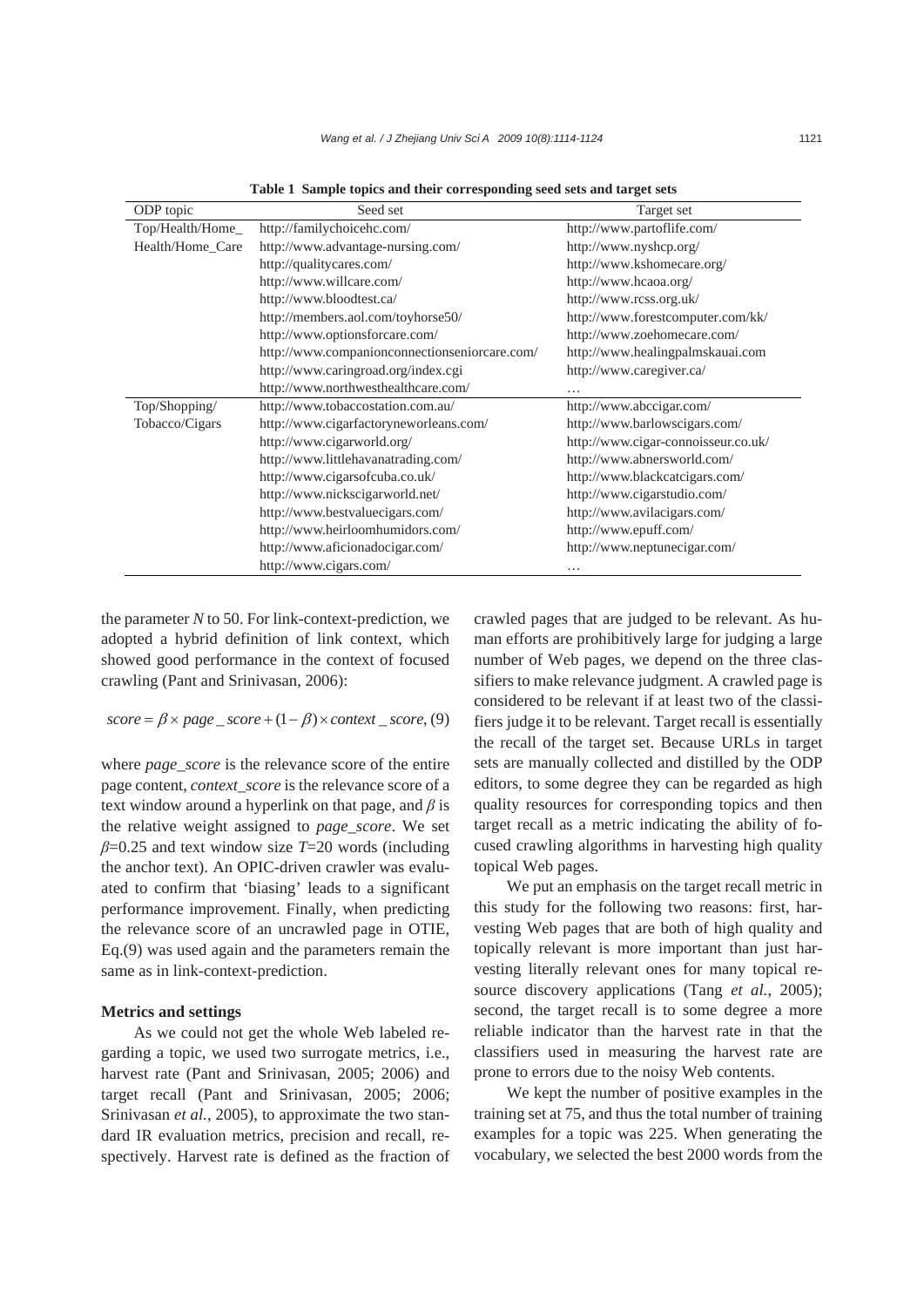candidates. For the SVM classifier, we chose the first degree polynomial kernel as it showed good performance in guiding context-based crawlers (Pant and Srinivasan, 2005). The NB classifier was trained using kernel density. For the network structure of the NN classifier we chose the classical three-layer feed-forward network with four hidden nodes. The learning rate was set to 0.3, and a maximum of 500 training epochs were performed. We also set aside 30% of the training data for validation.

Eq.(8) has two parameters to be determined. We carried out preliminary experiments crawling 10000 pages in each run for three topics to investigate the impact of different parameter values on the performance of OTIE (Fig.2). In particular, we first kept *d*=3.0 and tested *a*=0.50, 0.85, 1.00 and 1.50. Then *a* was fixed at 0.85 and *d* took values of 1.0 and 5.0. All the three topics showed similar evidences of the impact of varying the two parameters. Considering *N*=10000, increasing *a* tends to increase the harvest rate, but to decrease the target recall (however, when *a* is small enough, decreasing *a* seems to decrease both of the two metrics, e.g.,  $a=0.85$  vs  $a=0.50$ ), while varying the value of *d* seems not to influence the two performance metrics. In this study we set *a*=0.85 and *d*=3.0.

# **Results**

Most of the previous research in topical crawling has been limited to 1000~25000 page crawls and/or a small number of topics (Pant and Srinivasan, 2006). Consequently, we decided to use 30 topics to evaluate the four algorithms, with 20000 pages crawled for each distinct (algorithm, topic) pair. Thus, a total number of 2.4 million pages were crawled. All crawls were performed in the same environment (i.e., computer hardware and network bandwidth). The two performance metrics were computed at different points during the crawl. We then calculated the mean harvest rate and mean target recall at these points over all the topics involved.

The experiment results are given in Fig.3, where the horizontal axis is the number of pages crawled, and the vertical axis represents the average target recall or average harvest rate. We also computed the  $\pm 1$  standard errors for all the data points, as represented by the error bars in the plots. We performed one-tailed paired *t*-tests using significance level *α*=0.05 at *N*=20000 to evaluate the significance of performance differences between prioritizing algorithms. We found that OTIE significantly



**Fig.2 Target recall for biased-OPIC (a) and harvest rate for OTIE (b) with different revision parameters averaged over three topics during the crawling process** 



**Fig.3 Target recall (a) and harvest rate (b) of the four prioritizing algorithms averaged over 30 topics during the crawling process** 

The error bars represent the  $\pm 1$  standard errors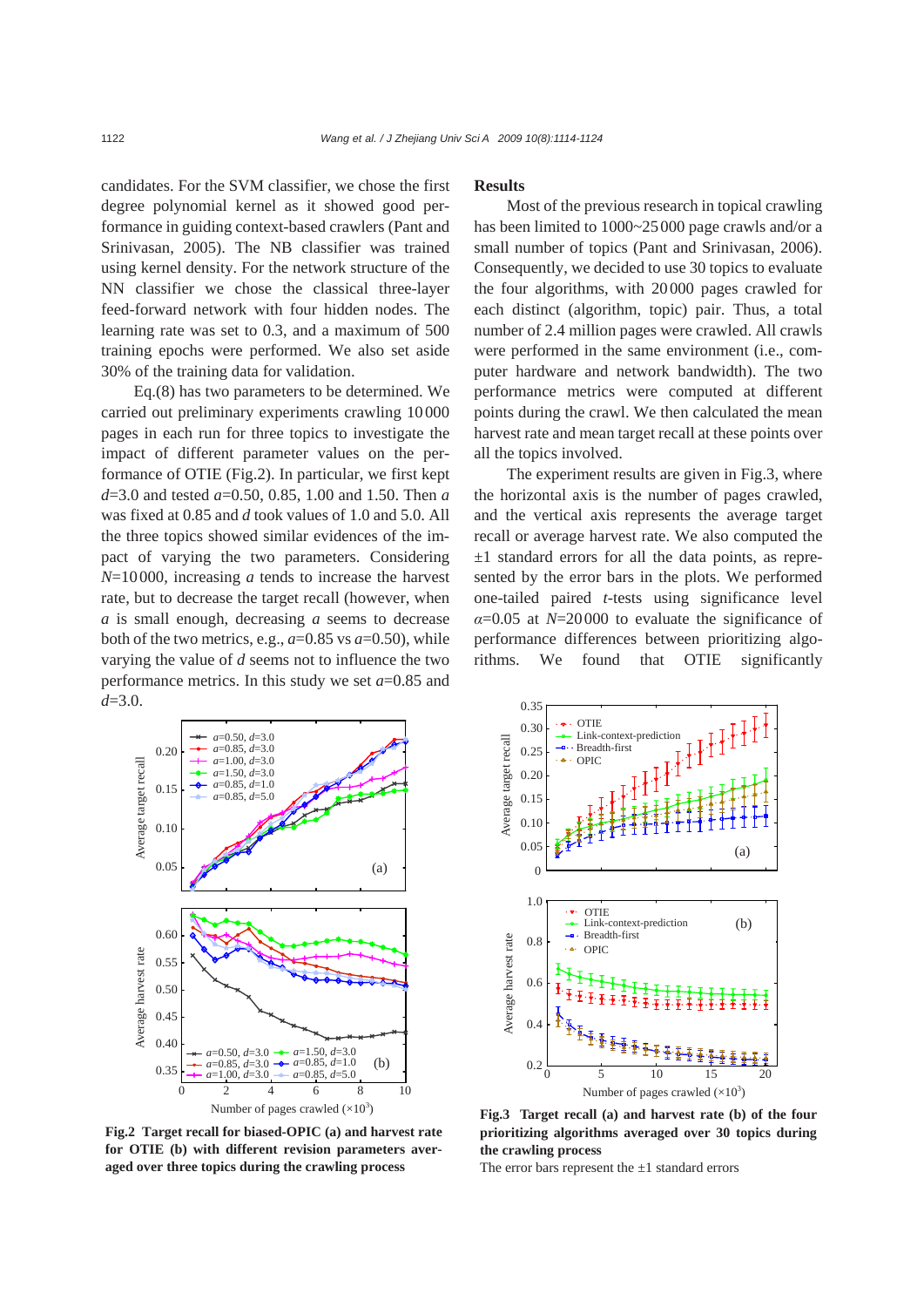outperformed the other algorithms on the average target recall; as for the average harvest rate, both link-context-prediction and OTIE showed significantly better performance than the other algorithms. Breadth-first and OPIC demonstrated almost equally poor performance on the average harvest rate.

Note that in the early stage of the crawling process, link-context-prediction's recall was the highest, but at the point near *N*=2000, the curve of OTIE went beyond the curve of link-context-prediction, and in the end, link-context-prediction was only marginally better than OPIC. As mentioned earlier, target recall measures the ability of focused crawling algorithms in harvesting high quality topical Web pages. This indicates that OTIE can retrieve high quality topical pages with a high efficiency. The initial poor performance of OTIE and OPIC can be explained by the lack of link evidence. Although harvest rate is not considered as important an indicator as target recall, we observed that the harvest rate curve of OTIE approached that of link-context-prediction as more link evidence was seen. In the end the performance difference was no longer significant.

When conducting experiments, we found another advantage of OTIE and OPIC over link-contextprediction. That is, OTIE and OPIC required much less time in crawling 20000 Web pages than link-context-prediction did. We did not include breadth-first into this comparison because it involves no frontier-reordering during its crawling process. Actually we observed that with the increasing size of the frontier, the frontier reordering time would gradually dominate the crawling loop. We selected 10 topics from the 30 topics to crawl 100000 pages for each (algorithm, topic) pair to further investigate the running time of the three algorithms for long crawls (for statistical results, refer to Table 2). The fact is that although our focused crawler implements multithreading in the fetcher component (Fig.1), the worker threads can still be used with a very low efficiency because the crawler is bound to the restriction about being polite with Web sites. In the extreme case, if in an iteration of the crawling loop the URLs to be fetched in the URL fetch-list are all from the same Web site, only one worker thread is used in this iteration, with all the other worker threads left unused. It seems that link-context-prediction is more likely to be trapped in a literally more relevant site, while by exploiting link evidences OTIE and OPIC tend to

select more URLs belonging to different sites into the URL fetch-list, and thus make the use of worker threads more efficient.

**Table 2 Comparison of the prioritizing algorithms in terms of average running time over the selected 10 topics when 100 000 pages are downloaded\***

| Algorithm               | Average running time $\pm \sigma_M$ (min) |
|-------------------------|-------------------------------------------|
| <b>OTIE</b>             | $1437.93 \pm 102.31$                      |
| <b>OPIC</b>             | $1476.57 + 84.43$                         |
| Link-context-prediction | $4115.73 \pm 156.13$                      |

\* The length of URL fetch-list is 50, and 30 worker threads are used. *σ*M: standard error

## **CONCLUSION**

In summary, the OTIE algorithm proposed in this paper effectively combines link- and contentbased analysis to evaluate the benefit of following an uncrawled URL. Compared with previously proposed prioritizing algorithms for focused crawling that make use of both link evidence and content evidence, our algorithm is much faster and requires less storage in that, instead of introducing an exclusive computing phase and data structures for the algorithm, we incorporate it seamlessly in the crawling process. We conducted experiments on the 30 topics selected from ODP and used a specialized version of the evaluation framework for focused crawlers proposed in (Srinivasan *et al.*, 2005) to evaluate four different prioritizing algorithms. Results showed that OTIE significantly outperforms the other three algorithms on the average target recall, indicating its excellence at harvesting high quality topical Web pages. Moreover, OTIE is faster than link-context-prediction in terms of the time used to download the same number of pages.

More experiments on topics other than those used in this work are obviously needed. Part of our future work will be focused on this issue. In this study we adopt PageRank as the page importance metric. There are other page importance metrics in the literature, such as hub and authority in Kleinberg's HITS algorithm. The hub metric was found to boost the performance of focused crawlers (Pant and Srinivasan, 2006). Another direction for our future work is to investigate the performance of OTIE when page importance metrics other than PageRank are used.